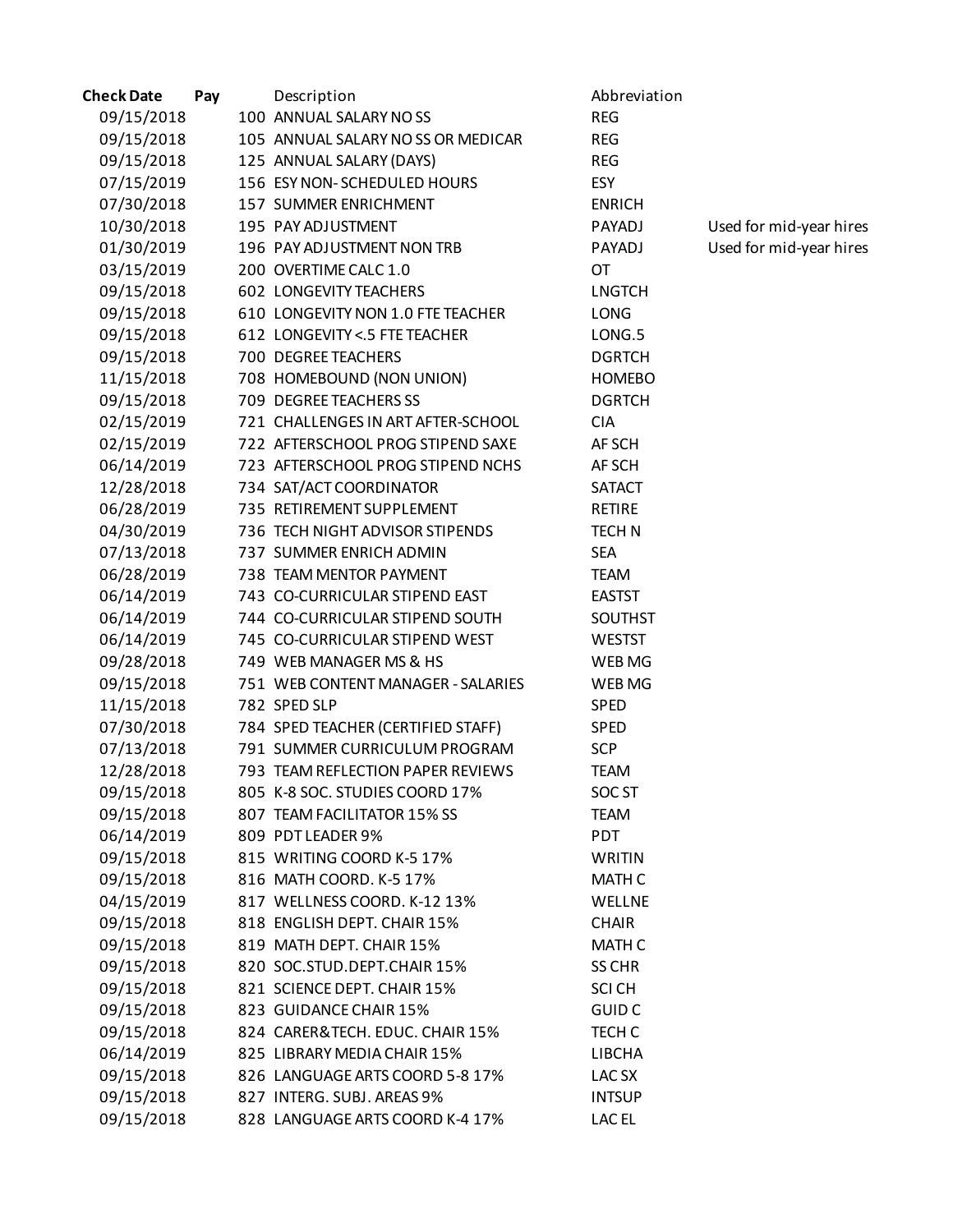| 10/30/2018 | 829 SUPPORT 9%                     | <b>SUPPOR</b> |
|------------|------------------------------------|---------------|
| 06/28/2019 | 830 PREVENT&INTERVENTION K-12 8.5% | <b>PREVEN</b> |
| 09/15/2018 | 832 PHYS ED/HEALTH K-12 17%        | PE/HLT        |
| 09/15/2018 | 834 TESTING COORDINATOR 9%         | <b>TEST</b>   |
| 09/15/2018 | 837 ILT GR.-4 9%                   | ILTG4         |
| 09/15/2018 | 838 ILT GR.-3 9%                   | ILTG-3        |
| 01/30/2019 | 839 ILT GR.-2 9%                   | ILTG-2        |
| 12/14/2018 | 840 ILT GR.-1 9%                   | ILTG-1        |
| 05/15/2019 | 841 ILT KINDERGARTEN 9%            | ILTG-K        |
| 09/15/2018 | 842 ILTPRE-K 9%                    | <b>ILTPRK</b> |
| 09/15/2018 | 843 K-8 SCIENCE COORD. 17%         | SCI           |
| 09/15/2018 | 851 ILT MATH GR.6-8 15%            | <b>ILTMAT</b> |
| 11/15/2018 | 920 FALL SUPPLEMENTAL              | <b>FALL</b>   |
| 03/15/2019 | 922 WINTER SUPPLEMENTAL            | <b>WINTER</b> |
| 06/14/2019 | 924 SPRING SUPPLEMENTAL            | <b>SPRING</b> |
| 09/15/2018 | 950 EXTRA 2 DAYS                   | <b>EXTRA</b>  |
| 09/15/2018 | 951 EXTRA 3 DAYS                   | <b>EXTRA</b>  |
| 09/15/2018 | 952 EXTRA 4 DAYS                   | <b>EXTRA</b>  |
| 09/15/2018 | 953 EXTRA 5 DAYS                   | <b>EXTRA</b>  |
| 09/15/2018 | 954 EXTRA 6 DAYS                   | <b>EXTRA</b>  |
| 09/15/2018 | 955 EXTRA 8 DAYS                   | <b>EXTRA</b>  |
| 04/30/2019 | 960 CAR ALLOWANCE                  | <b>CAR AL</b> |
| 06/14/2019 | 967 MISC PAY FLAT AMOUNT           | <b>MISC</b>   |
| 02/15/2019 | 968 ATHLETIC MISCELLANEOUS         | <b>ATHLET</b> |
| 09/15/2018 | 970 GTLI                           | <b>GTLI</b>   |
| 07/30/2019 | 974 DEDUCTION REFUND POSTTAX       | <b>DED RE</b> |
| 12/28/2018 | 975 WORKERS COMP                   | <b>WKCOMP</b> |
| 02/15/2019 | 981 DOCK-DAY                       | DOCK-D        |